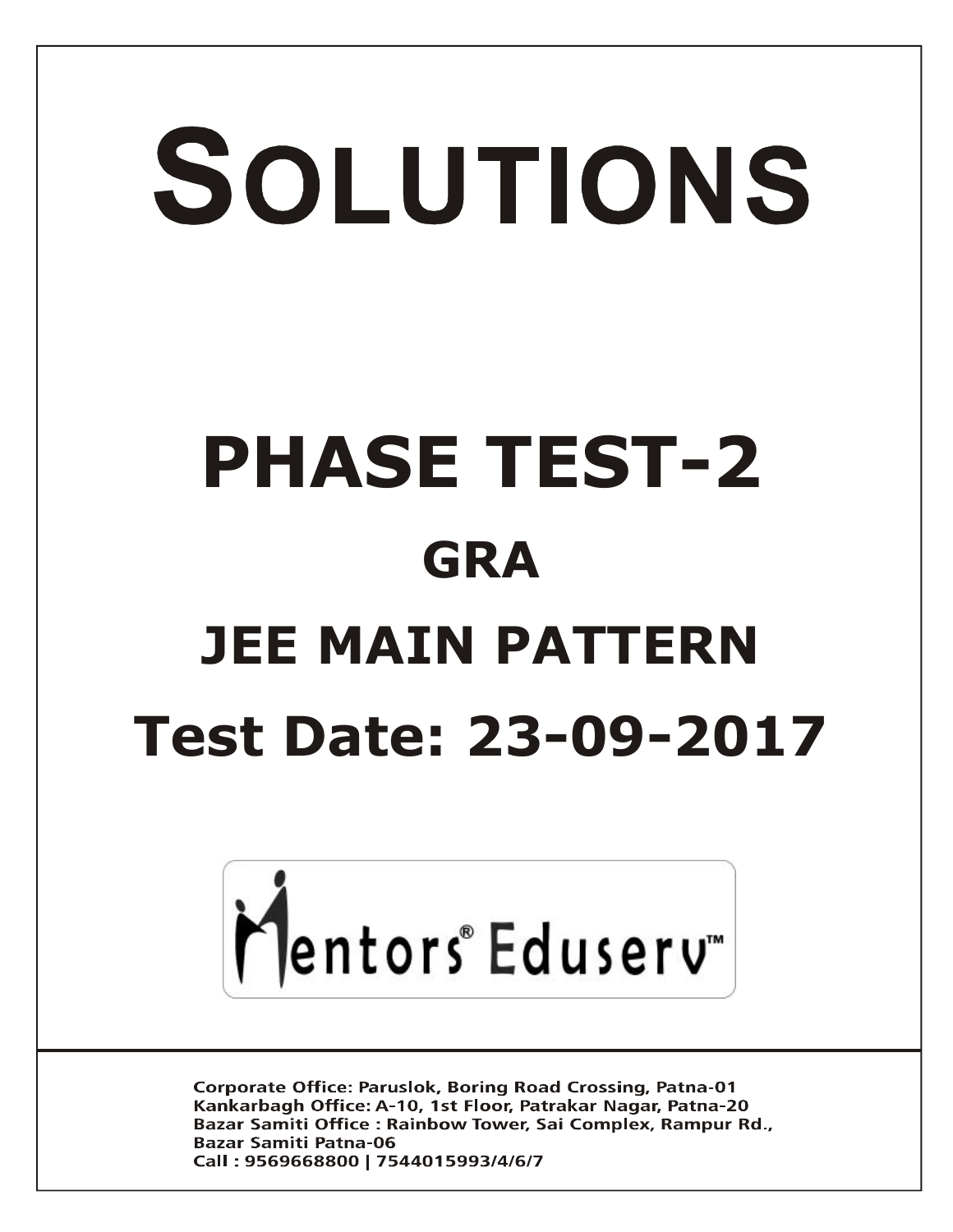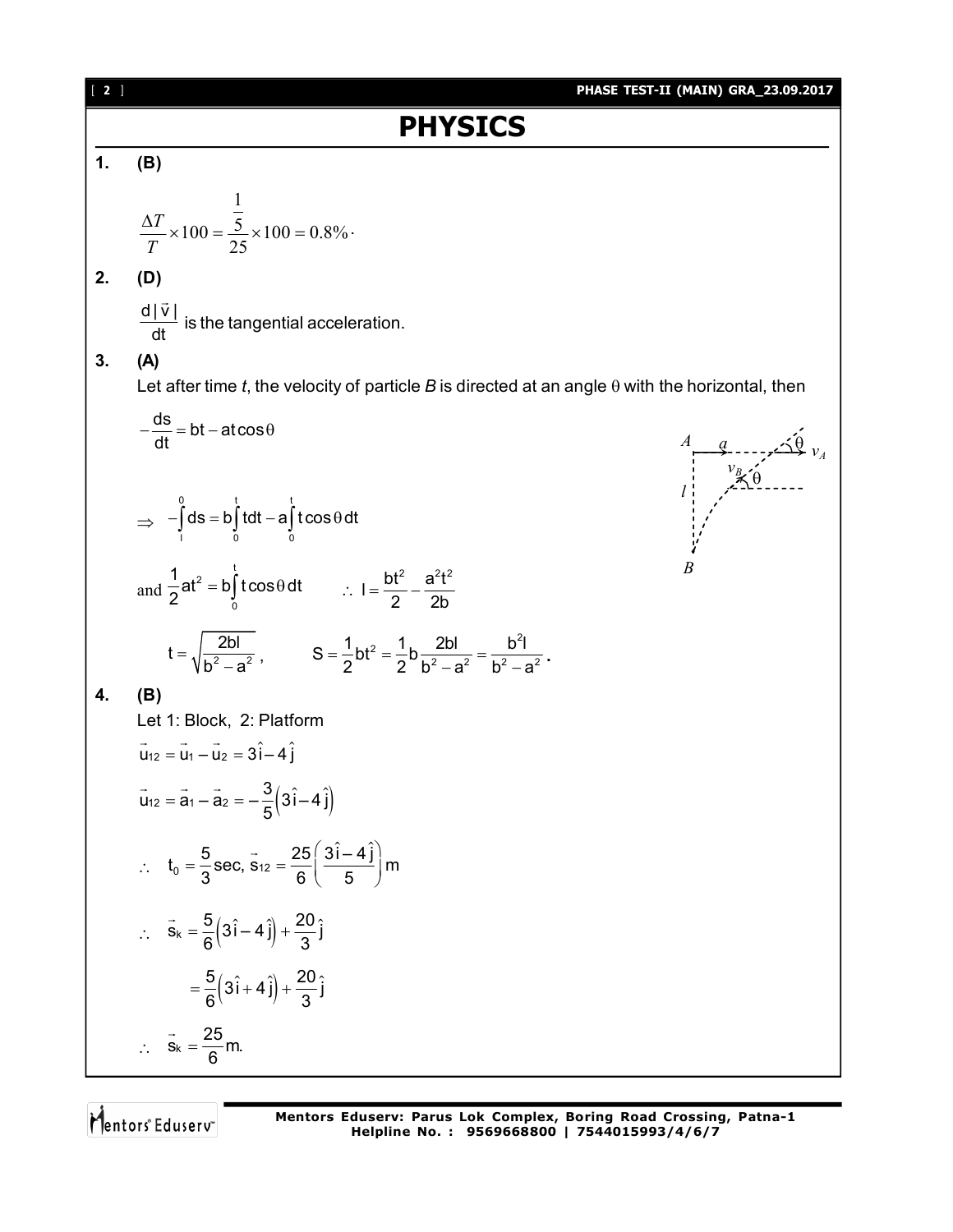#### **PHASE TEST-II (MAIN) GRA\_23.09.2017** [ **3** ]

**5. (B)**

Acceleration of block *m* with respect to inclined plane = 6

∴ Acceleration of incline plane 
$$
a_2 = \frac{m}{m+2m} \times 6 \sin 60^\circ = \sqrt{3} m / s^2
$$
.

**6. (B**)

**7. (A)**

**8. (D)**

Let the particle leaves the vertical circular motion at an angle  $\phi$  with the upward vertical. Then critical velocity at angle  $\phi$  is given by

$$
v_c = \sqrt{gl\cos\phi}
$$
  
\n
$$
\therefore I + I\cos\phi + \frac{gl\cos\phi\sin^2\phi}{2g} = \frac{27I}{16}
$$
  
\n
$$
1 + \cos\phi + \frac{\cos\phi(1 - \cos^2\phi)}{2} = \frac{27}{16}
$$
  
\n
$$
2 + 2\cos\phi + \cos\phi - \cos^3\phi = \frac{27}{8}
$$
  
\n
$$
\cos^3\phi - 3\cos\phi + \frac{11}{8} = 0 \Rightarrow \cos\phi = \frac{1}{2} \text{ or } \phi = 60^\circ.
$$
  
\n
$$
v_c = \sqrt{\frac{gl}{2}}.
$$
  
\n(A)  
\n
$$
\frac{1}{2}k\left(\frac{h}{4}\right)^2 = mg\left(h + \frac{h}{4}\right), \quad k = \frac{32mg}{h}\left(\frac{5}{4}\right) = \frac{40mg}{h}.
$$
  
\n(D)

Momentum of the shell at highest point =  $2m(u \cos\theta)$ . As one fragment has initial speed zero (stationary) and hence the other fragment of mass m has velocity component (2  $u \cos \theta$ ) in horizontal direction. This will move under gravity, So, it will fall at a distance which is equal to

$$
\left(\frac{\mathsf{u}\sin\theta}{g}\right)(2\mathsf{u}\cos\theta) = \frac{\mathsf{u}^2\sin 2\theta}{g} = \mathsf{R}
$$

Hence, distance covered from the gun  $=$   $\frac{R}{2}$  + R =  $\frac{3}{2}$  R =  $\frac{3}{2}$   $\left| \frac{u^2 \sin 2u}{dx^2} \right|$  $2 \begin{array}{|c|c|c|} \hline 2 & 2 & 9 \\ \hline \end{array}$  $=\frac{R}{2}+R=\frac{3}{2}R=\frac{3}{2}\left[\frac{u^2 \sin 2\theta}{g}\right].$ 

**Mentors Eduserv: Parus Lok Complex, Boring Road Crossing, Patna-1 Helpline No. : 9569668800 | 7544015993/4/6/7**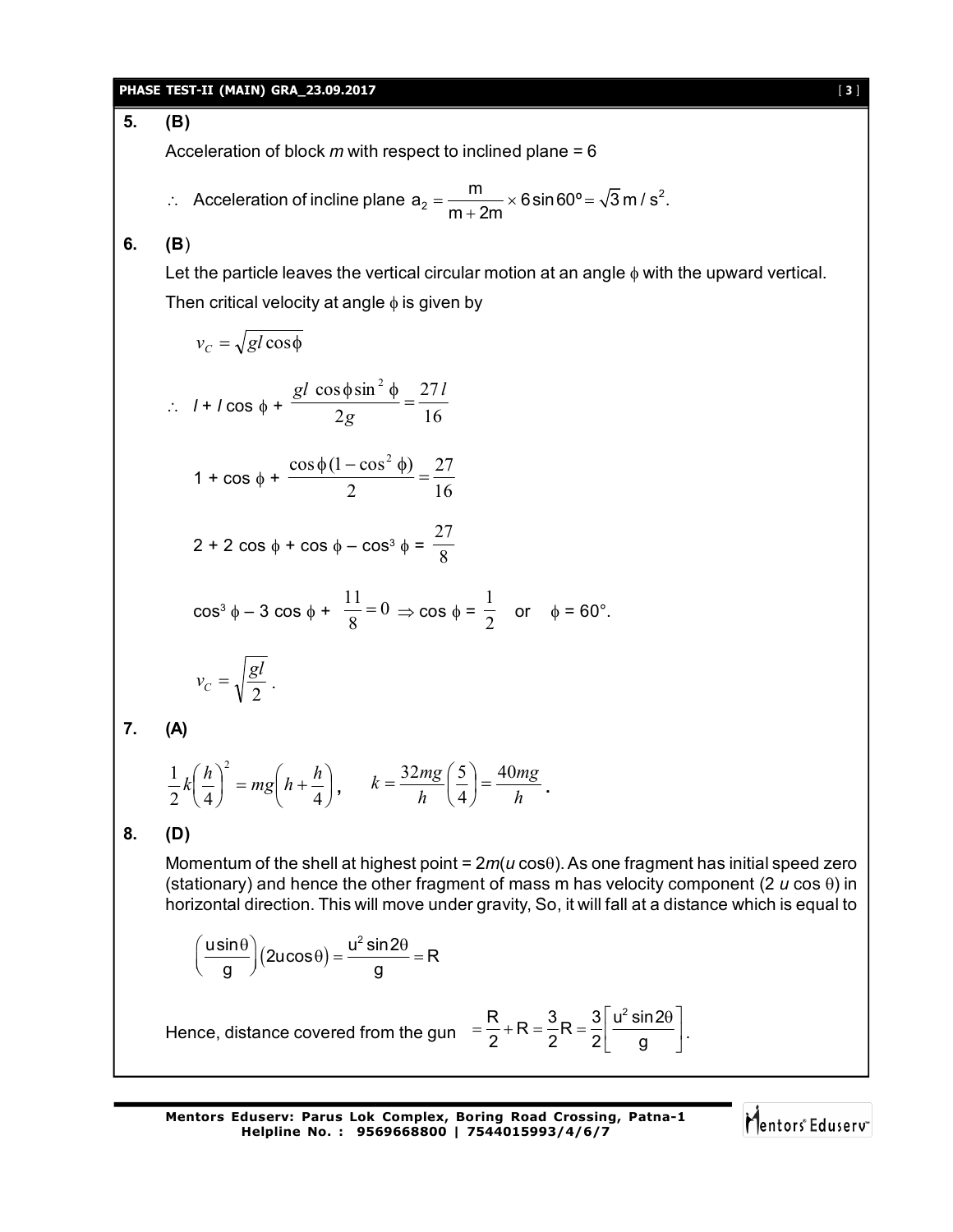[ **4** ] **PHASE TEST-II (MAIN) GRA\_23.09.2017 9. (B)** From Newton's third law, force *F* will act on the block in forward direction Acceleration of block  $a_{1}$  = F M retardation of bullet  $a_{2}$  = F m relative retardation of bullet  $a_r = a_1 + a_2 = 0$  $F(M+m)$ Mm  $\ddot{}$ Applying *v* 2 = *u* 2 – 2*a<sup>r</sup> l*  $0 = v_0^2 - \frac{2F(M+m)}{Mm}$ . Mm  $\ddot{}$ or  $v_0 =$ 2FI(M+m) Mm  $\ddot{}$ Therefore, minimum value of  $\boldsymbol{v}_{_{\boldsymbol{0}}}$  is  $2FI(M+m)$ Mm  $\ddot{}$ . **10. (B)** *OP* > *OC* > *OQ C P Q O* ∴  $V_p$  >  $V_c$  >  $V_q$ **11. (C)**  $l_1\omega_1 = l_2\omega_2$  $\Rightarrow$  MK<sub>1</sub><sup>2</sup> $\omega_1 = MK_2^2 \omega_2 \Rightarrow \frac{K_1}{K_2} = \sqrt{\frac{\omega_2}{\omega_1}}$ 2  $\sqrt{w_1}$ K K  $=\sqrt{\frac{\omega}{\epsilon}}$  $\frac{1}{\omega_1}$  . **12. (C)** Clearly, the block shall topple about its edge through *O*. The torque FL of the applied force is clockwise. The torque mgL  $\frac{3}{2}$  of the weight is anti-clockwise. Applying condition for rotational equilibrium  $FL + mg = 0$  $-FL + mg\frac{L}{2} = 0$  or  $F = \frac{mg}{2}$  $=\frac{119}{2}$ . **13. (B)** According to law of conservation of energy  $_{2}$ <sup>2</sup>  $\frac{1}{2}$ mv<sup>2</sup>  $\left(1+\frac{k^2}{R^2}\right)$  = Mgh  $2^{\cdots}$  (  $\vdots$  R  $\left(1+\frac{k^2}{R^2}\right)$  = Mgh <sub>or</sub>  $h = \frac{3v^2}{4}$  $=\frac{3x}{4g}$ .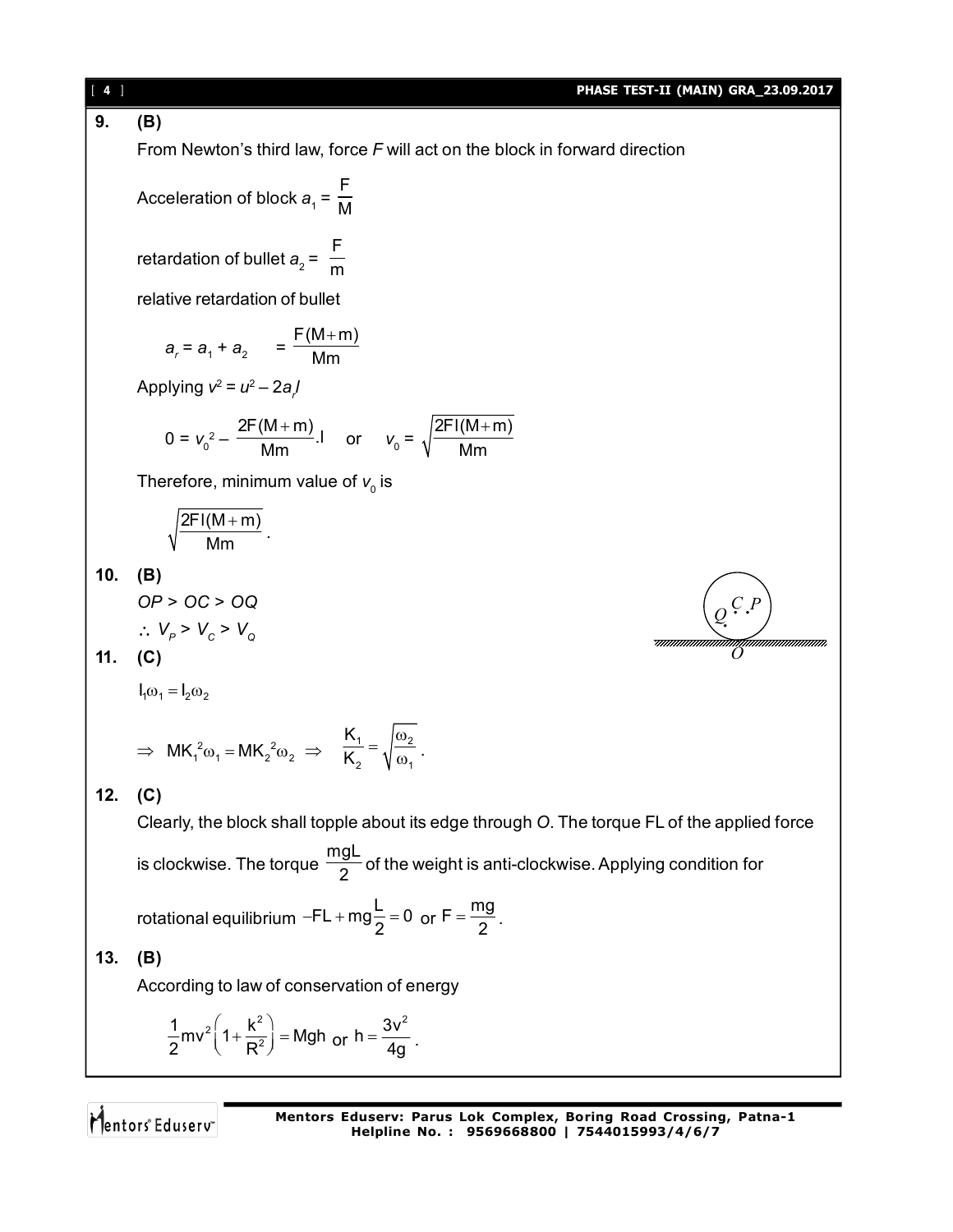## **PHASE TEST-II (MAIN) GRA\_23.09.2017** [ **5** ]

14. **(B)**  
\n
$$
y = 0.2 \left(\cos^2 \frac{\pi t}{2} - \sin^2 \frac{\pi t}{2}\right)
$$
  
\n $y = 0.2 \cos \pi t$   
\n $\therefore A = 0.2, T = \frac{2\pi}{\pi} = 2s$ .  
\n15. **(C)**  
\n $F_R = Ma = -(kx + A\sigma g x)$ ;  $\omega = \sqrt{\frac{k + A\sigma g}{M}}$ ;  $T = 2\pi \sqrt{\frac{M}{k + A\sigma g}}$ .  
\n16. **(A)**  
\n17. **(D)**  
\n $\frac{E_A}{s} = \frac{r_B}{r_A} = \frac{2}{1}$ .  
\n18. **(A)**  
\nTotal energy = - kinetic energy = -E  
\nSo energy E should be supplied.  
\n19. **(D)**  
\nThe maximum length of the string which can fit into the cube is  $\sqrt{3}a$ , equal to its body diagonal.  
\nThe maximum charge inside the cube is  $\sqrt{3}a\lambda$ , and hence the maximum flux through the cube is  $\frac{\sqrt{3}\lambda a}{\epsilon_0}$   
\n20. **(C)**  
\n $\tan 30^\circ = \frac{1}{2} \tan \theta$ ,  $\tan q = \frac{2}{\sqrt{3}}$ .  
\n21. **(B)**  
\nThe simplified circuit can be drawn as  
\n $\frac{2A}{\sqrt{\pi}} = \frac{2A}{16}$   
\n $\frac{2A}{\sqrt{\pi}} = \frac{2A}{16}$   
\n $I_2 = \frac{1}{2}A$ 

Mentors<sup>e</sup> Eduserv<sup>-</sup>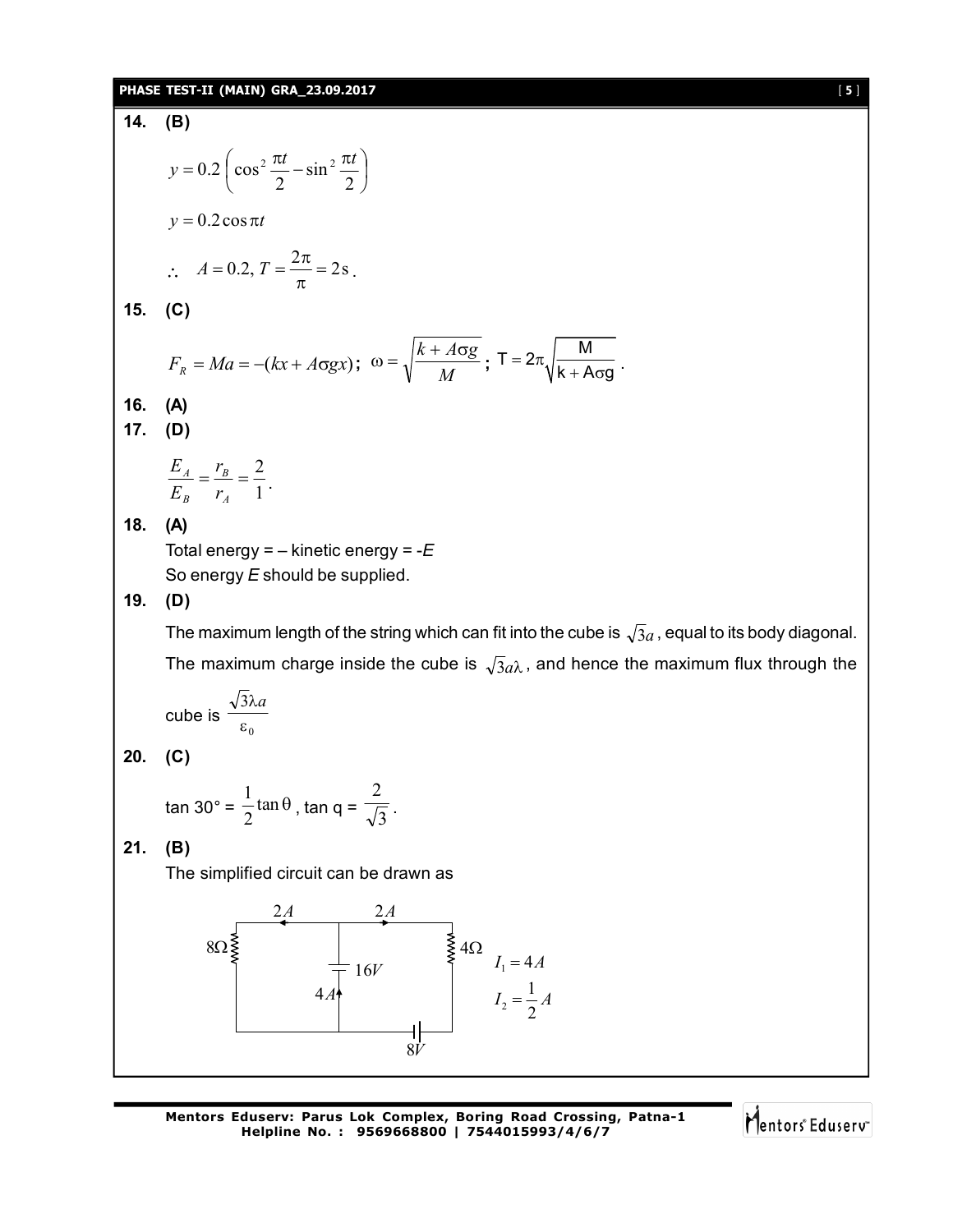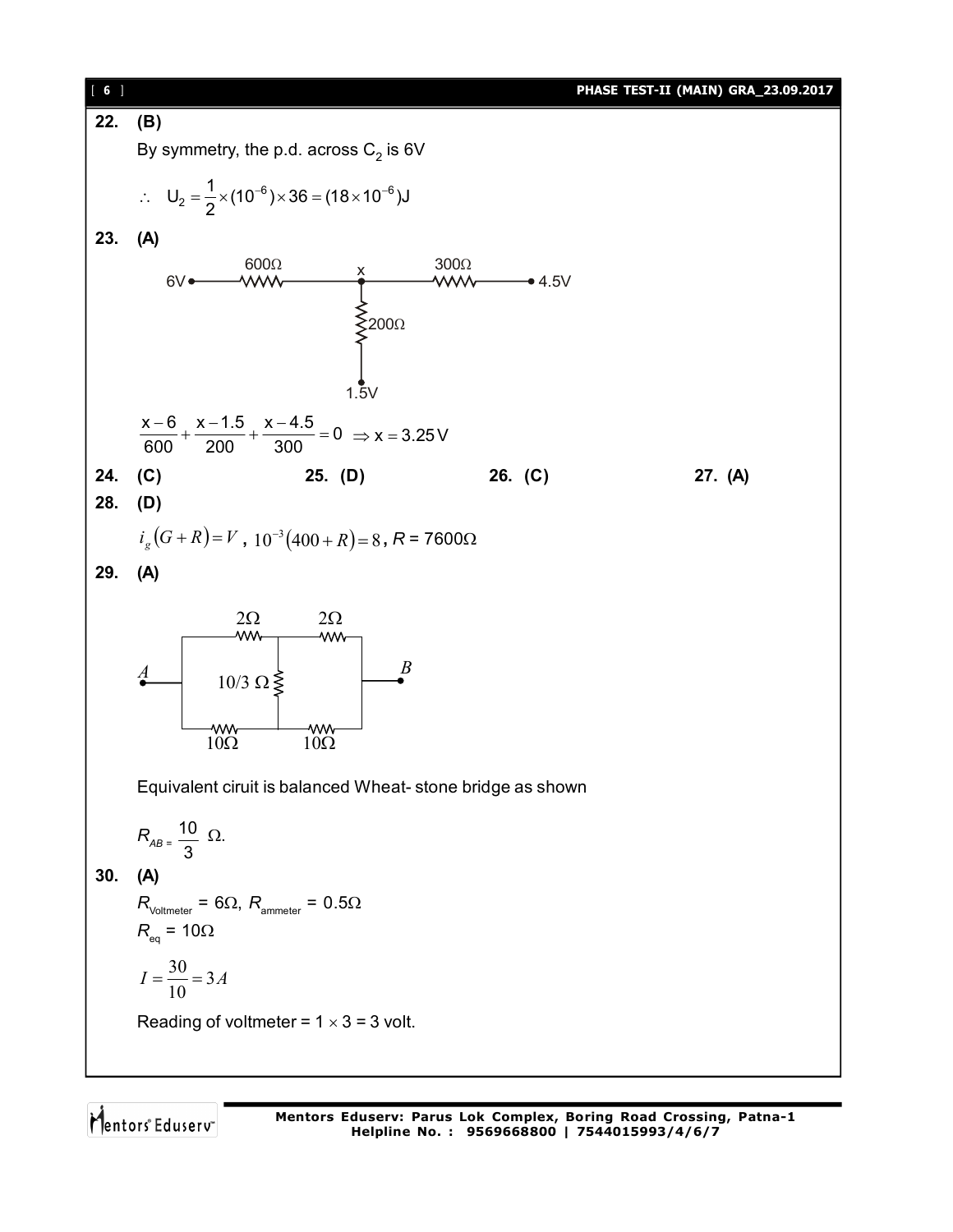#### **PHASE TEST-II (MAIN) GRA\_23.09.2017** [ **7** ]

# **CHEMISTRY**

## **31. (A)**

If  $P<sup>°</sup>$  is the vapour pressure of pure benzene and P the vapour pressure of solution, w the weight of non-volatile substance of molecular mass 'm' and W the weight of solvent benzene with molecular mass M,

$$
\frac{P^{\circ} - P}{P^{\circ}} = \frac{w/m}{W/M} = \frac{wM}{Wm}
$$
 substituting the values

$$
\frac{10}{750} = \frac{2 \times 78}{78 \times m}
$$
 Or m = 150

#### **32. (B)**

Mole fraction of solute X $_2$  = 0.2. Therefore, mole fraction of solvent X $_1$  = 0.8

Or 
$$
\frac{n_2}{n_1 + n_2} = 0.2
$$
 and  $\frac{n_1}{n_1 + n_2} = 0.8$   

$$
\therefore \frac{n_2}{n_1} = \frac{0.2}{0.8} = \frac{1}{4}
$$

$$
\frac{n_2}{n_1} = \frac{6n_1}{0.8} = \frac{1}{4}
$$

Now, if n<sub>1</sub>(solvent moles) = 1000/78 = 12.8 moles

 $n_{2}$  = 12.8/4 = 3.2 moles. Therefore, 3.2 moles of the compound are present in one Kg of solvent benzene and so molality = 3.2.

#### **33. (C)**

For equimolar solutions, mole fraction of benzene = mole fraction of toluene

Or 
$$
x_B = x_T = 0.5
$$

Now, vapour pressure of benzene P $_{\rm B}$  =  $\rm{x_{\rm B}}$ . $\rm{P_{\rm B}}^{\circ}$  = 0.5 × 160 = 80 mm And, vapour pressure of toluene P $_{\rm T}$  =  $\,$  x $_{\rm T}$ .P $_{\rm T}^{\,\circ}$  = 0.5 × 80 = 40 mm And, total vapour pressure =  $80 + 40 = 120$  mm

So, mole fraction of toluene in vapour phase =  $\frac{30}{20} = \frac{1}{2}$ 120 3

## **34. (C)**

$$
\Delta T_{b} = K_{b}.m
$$

Or m = 
$$
\frac{\Delta T_b}{K_b} = \frac{0.01}{0.5}
$$
 = 0.02 mole Kg<sup>-1</sup> of water

So, the number of moles of glucose in 100 g of water

$$
= \frac{0.02 \times 100}{1000} = 0.002 \text{ moles of glucose} = 0.002 \times 6.023 \times 10^{23} = 2 \times 6.023 \times 10^{20} \text{ molecules}
$$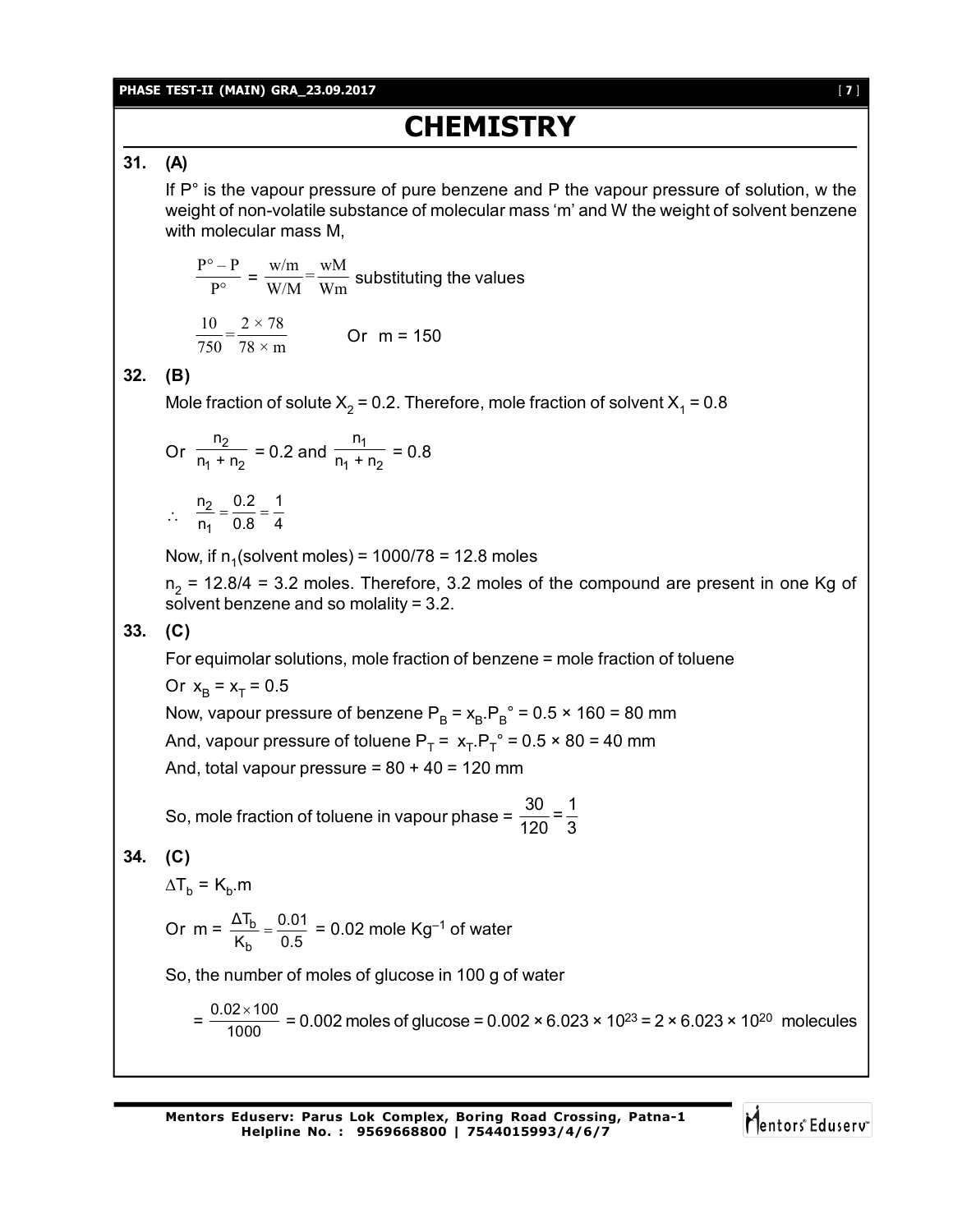| PHASE TEST-II (MAIN) GRA 23.09.2017 |
|-------------------------------------|
|-------------------------------------|

**35. (C)**  $2H_2O \longrightarrow 2H_{2(g)} + O_{2(g)}$  $2x \times x$  $\therefore$  3x = 0.168  $\therefore$  x = 0.056L  $V_{H_2}$  = 2x = 0.112L,  $V_{O_2}$  = x = 0.056L 11.2L of  $H<sub>2</sub>$  at STP  $\equiv$  1F 0.112L of  $\mathsf{H}_{_2}$  at STP  $\equiv$  0.01F 0.056L of  $\textsf{O}_2$  at STP = 0.01F  $\therefore$  The amount of electricity passed = 0.01F = 965C **36. (D)** H<sup>+</sup> ion has the maximum  $\lambda_m^{\circ}$  which is explainable by Grothus mechanics, Li<sup>+</sup> having the maximum charge density, is the most hydrated ion among the lot and hence the lowest  $\lambda_{\sf m}^{\sf o}$ **37. (B)**  $t_{1/2}$  for nth order reaction =  $\frac{1}{(n-1)k(a)}$ 1 1  $2^{n-1} - 1$ 1 *n*  $n-1)k(a)^n$ --- $\frac{1}{(1-x)(1-x)}$  On substituting n = 2, we obtain  $t_{1/2} = -1$ )  $2 - 1$  1 1. . *k a ka*  $\frac{-1}{1} = \frac{1}{1}$ . Therefore, the order of the reaction is 2. So, unit of  $K = M^{-1} s^{-1}$ **38. (C)**  $t = \frac{2.303}{k} \log \frac{a}{2}$  $k \qquad a-x$ or t =  $\frac{2.303}{6}$ log $\frac{6 \times 0.5}{0.3}$  =  $\frac{2.303}{6}$ log 10 =  $\frac{2.303}{6}$  = 0.384  $\frac{\times 0.5}{\times 0.5} = \frac{2.303}{0.0010} = 10.303 = 0.384 \text{ min.}$ **39. (B)** The required combustion equation is obtained as  $2 \times$  eqn. (3)  $2S + 2O_2 \rightarrow 2SO_2$   $2 \times (-297.0)$  KJ + eqn.  $(2)$  + C + O<sub>2</sub>  $\rightarrow$  CO<sub>2</sub> +(–393.0) KJ –eqn. (1) –C – 2S  $\rightarrow$  –CS $_2$  –(+117.0) KJ or we get 2S + 3O $_2$  – 2S  $\rightarrow$  2SO $_2$  + CO $_2$  – CS $_2$ or  $\text{CS}_2 + 3\text{O}_2 \to \text{CO}_2 + 2\text{SO}_2$  (–1104 KJ mol<sup>–1</sup>) The answer is (B).

Mentors<sup>®</sup> Eduserv<sup>®</sup>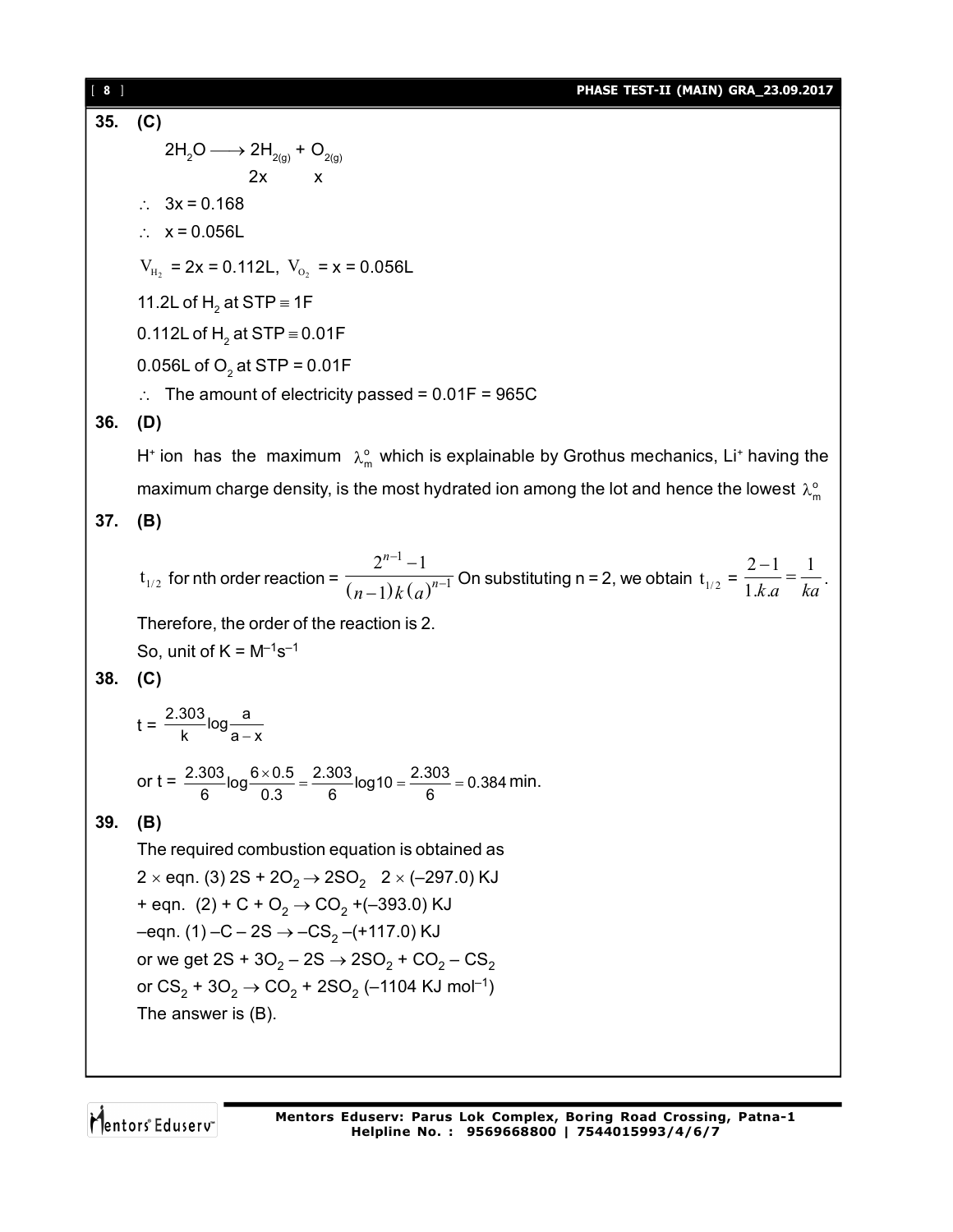#### **PHASE TEST-II (MAIN) GRA\_23.09.2017** [ **9** ]



**Mentors Eduserv: Parus Lok Complex, Boring Road Crossing, Patna-1 Helpline No. : 9569668800 | 7544015993/4/6/7**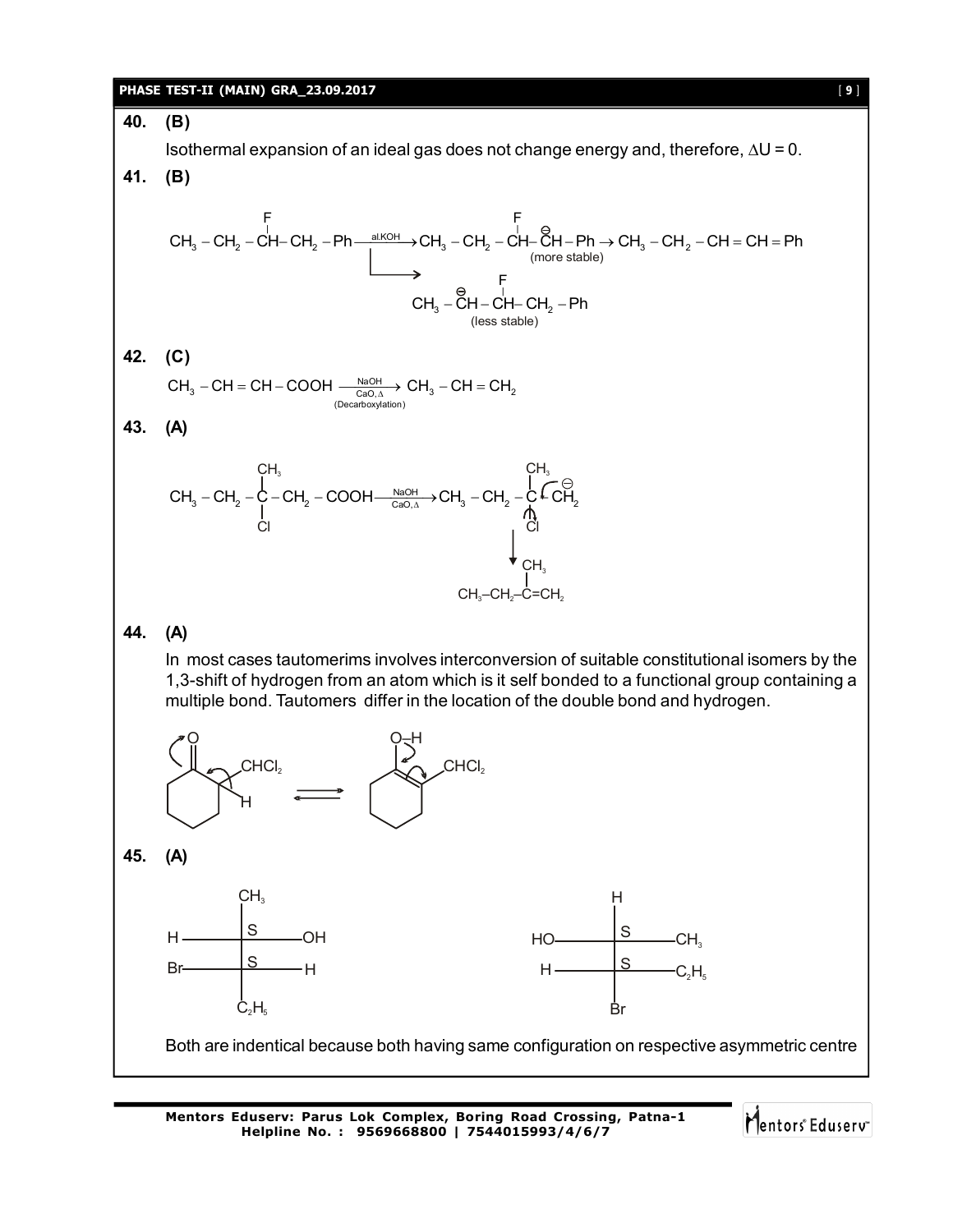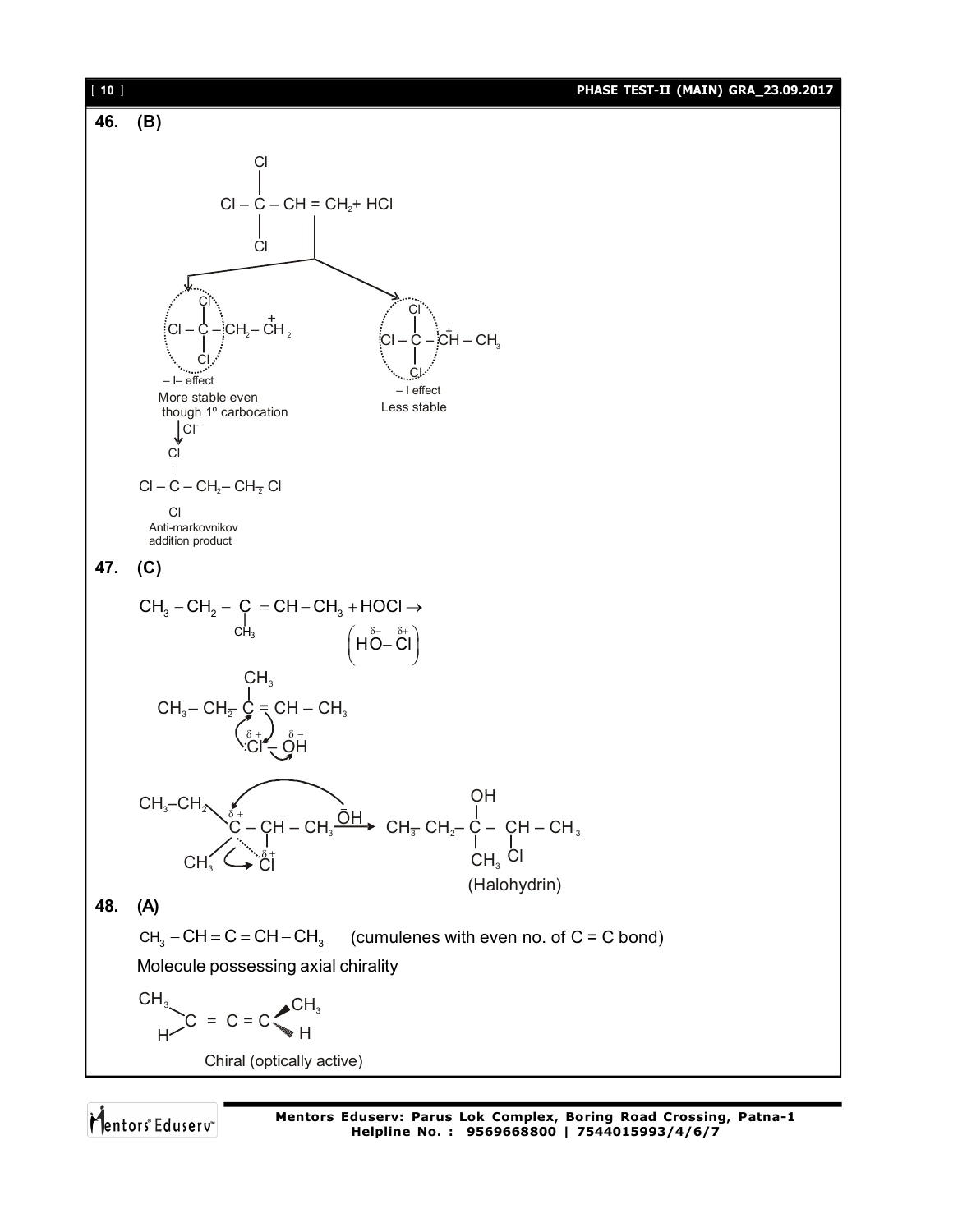| PHASE TEST-II (MAIN) GRA 23.09.2017 | 111 |
|-------------------------------------|-----|
|                                     |     |

**49. (B) 50. (A)**  $H_3C - C \equiv CH$ **51. (C) 52. (C) 53. (B)** Slag formed during extraction of copper is  $\mathsf{FeSiO}_{_3}.$ **54. (B)** In the cyanide process involving extraction of silver, zinc is used industrially as reducing agent. **55. (B)** Strength of ligands  $\alpha$  stability of complex.  $H<sub>2</sub>O < NH<sub>3</sub> < NO<sub>2</sub>$  is correct order of stability. **56. (D)** Cl Cl  $\left| \bigvee \right|$  (Sp<sup>3</sup>) **57. (C)** Large sized chlorine atom do not fit in between the small boron atom whereas small sized hydrogen atom get fitted in between boron atom. **58. (B)**  $H_3PO_4 < H_3PO_3 < H_3PO_2$  Acidic Nature **59. (D)** It act as dehydrating agent & absorption of water is highly exothermic. **60. (D)** I < Br < Cl <F<br>Oxidizing Nature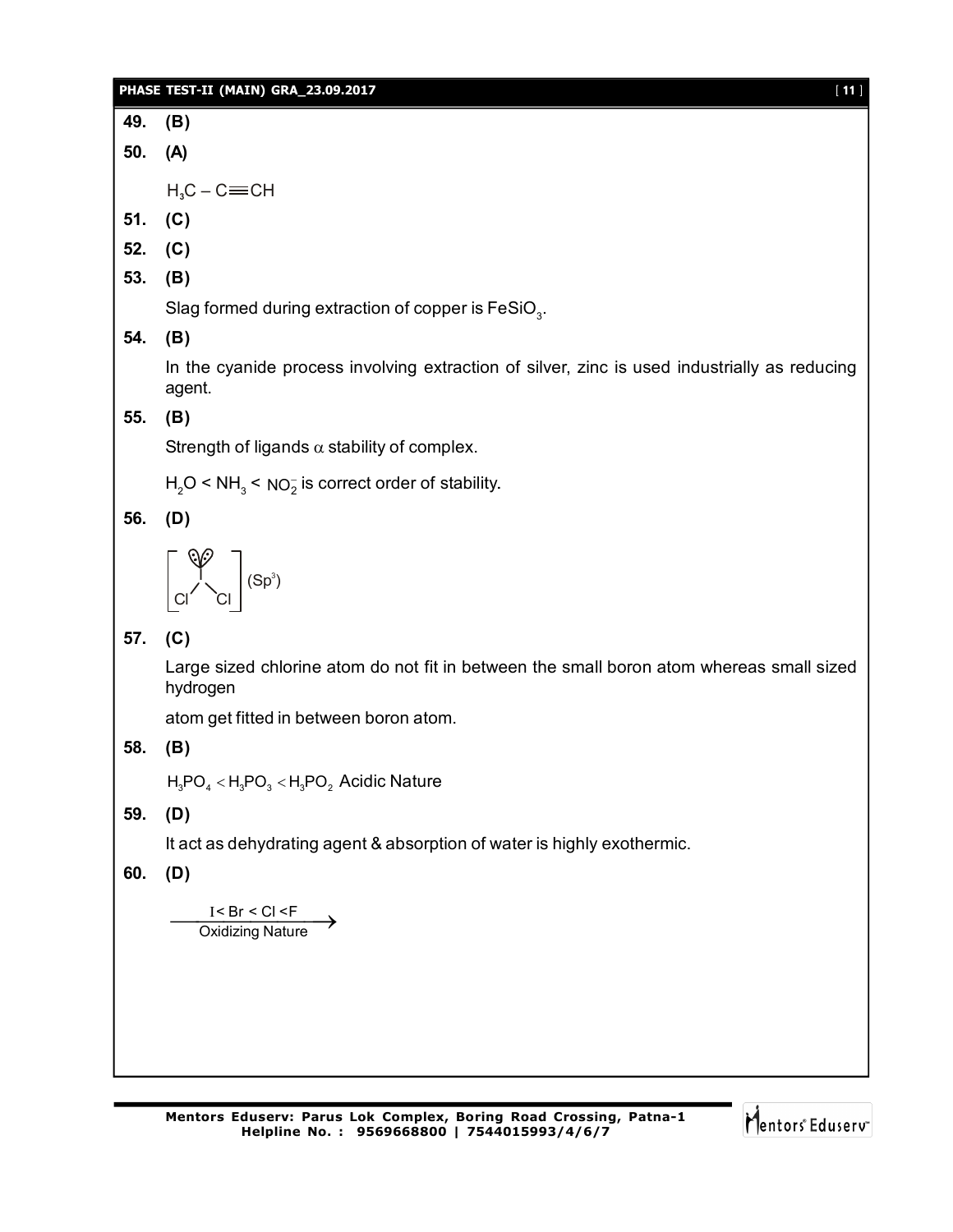# **MATHEMATICS**

## **61. (C)**



Mentors<sup>®</sup> Eduserv<sup>®</sup>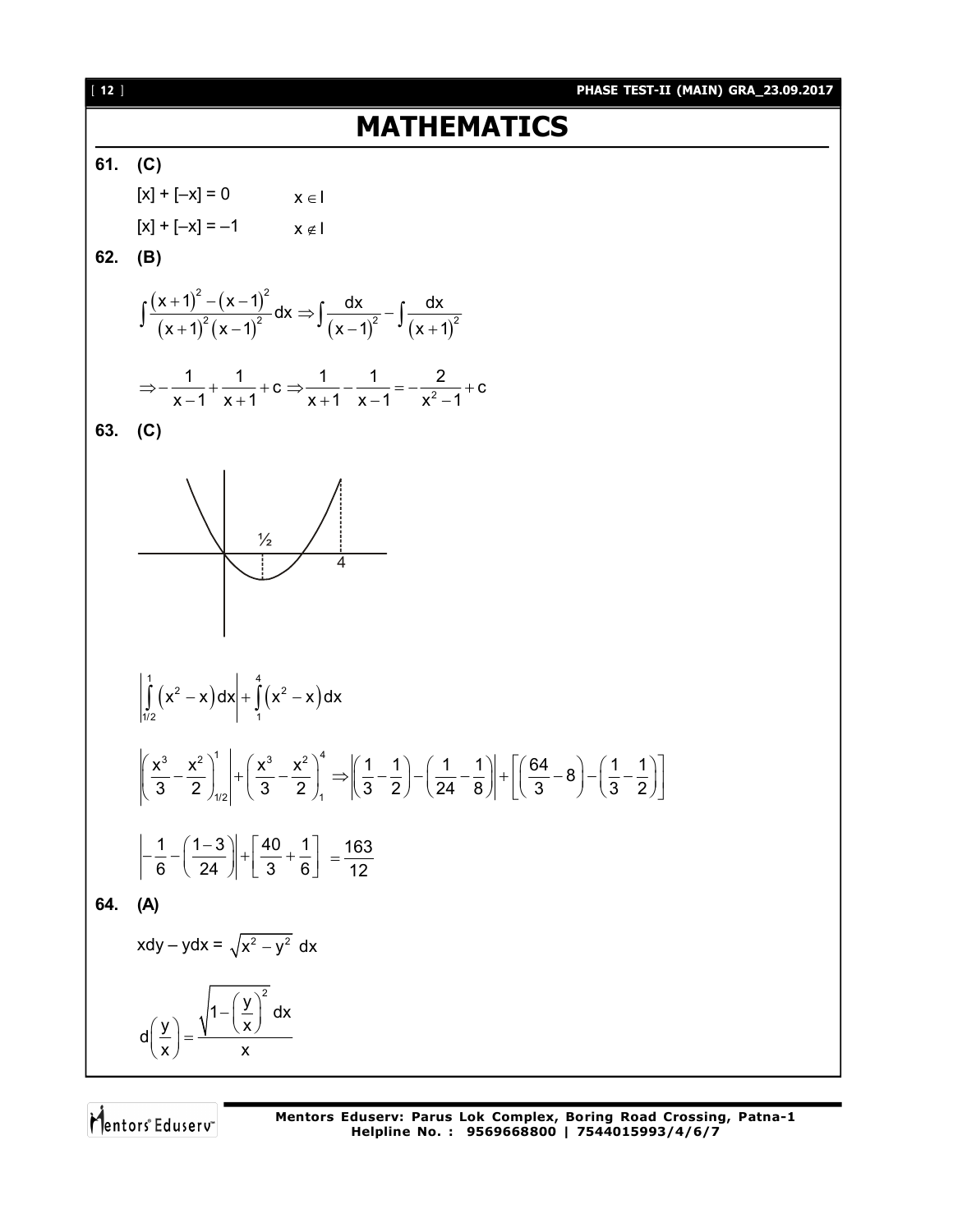# **PHASE TEST-II (MAIN) GRA\_23.09.2017** [ 13 ]

|     | $\int \frac{d\left(\frac{y}{x}\right)}{\sqrt{1-\left(\frac{y}{x}\right)^2}} = \int \frac{dx}{x}$  |
|-----|---------------------------------------------------------------------------------------------------|
|     | 65. (B)                                                                                           |
|     | $\frac{\sin\frac{4x}{2}\cdot\cos\left\{x+(4-1)\frac{x}{2}\right\}}{\sin\frac{x}{2}}=-\frac{1}{2}$ |
|     | $2\sin 2x \cdot \cos \frac{5x}{2} = -\sin \frac{x}{2}$                                            |
|     | $\sin \frac{9x}{2} + \sin \left( \frac{x}{2} \right) = -\sin \frac{x}{2}$                         |
|     | $\frac{9x}{2}$ = n $\pi \Rightarrow x = \frac{2n\pi}{9}$                                          |
|     | 66. (B)                                                                                           |
|     | $v = 4x + \sqrt{16a^2 + b^2}$                                                                     |
|     | $8^2 = 16a^2 + b^2$                                                                               |
|     | $\frac{16a^2 + b^2}{2} \ge \sqrt{16a^2b^2} \Rightarrow 32 \ge 4ab \Rightarrow (ab)max. = 8$       |
|     | 67. (B)                                                                                           |
|     | $(x-2)^{2} + (y+3)^{2} = 1^{2}$                                                                   |
|     | $(x-5)^{2} + (y+7)^{2} = 2^{2}$                                                                   |
|     | minimum distance = $5 - 3 = 2$                                                                    |
| 68. | (A)                                                                                               |
|     | $y = (sin x - 2)^{2} + 1$                                                                         |
| 69. | (B)                                                                                               |
|     | $6x + 8y + 10 = 0$                                                                                |
|     | $6x + 8y - 7 = 0$                                                                                 |

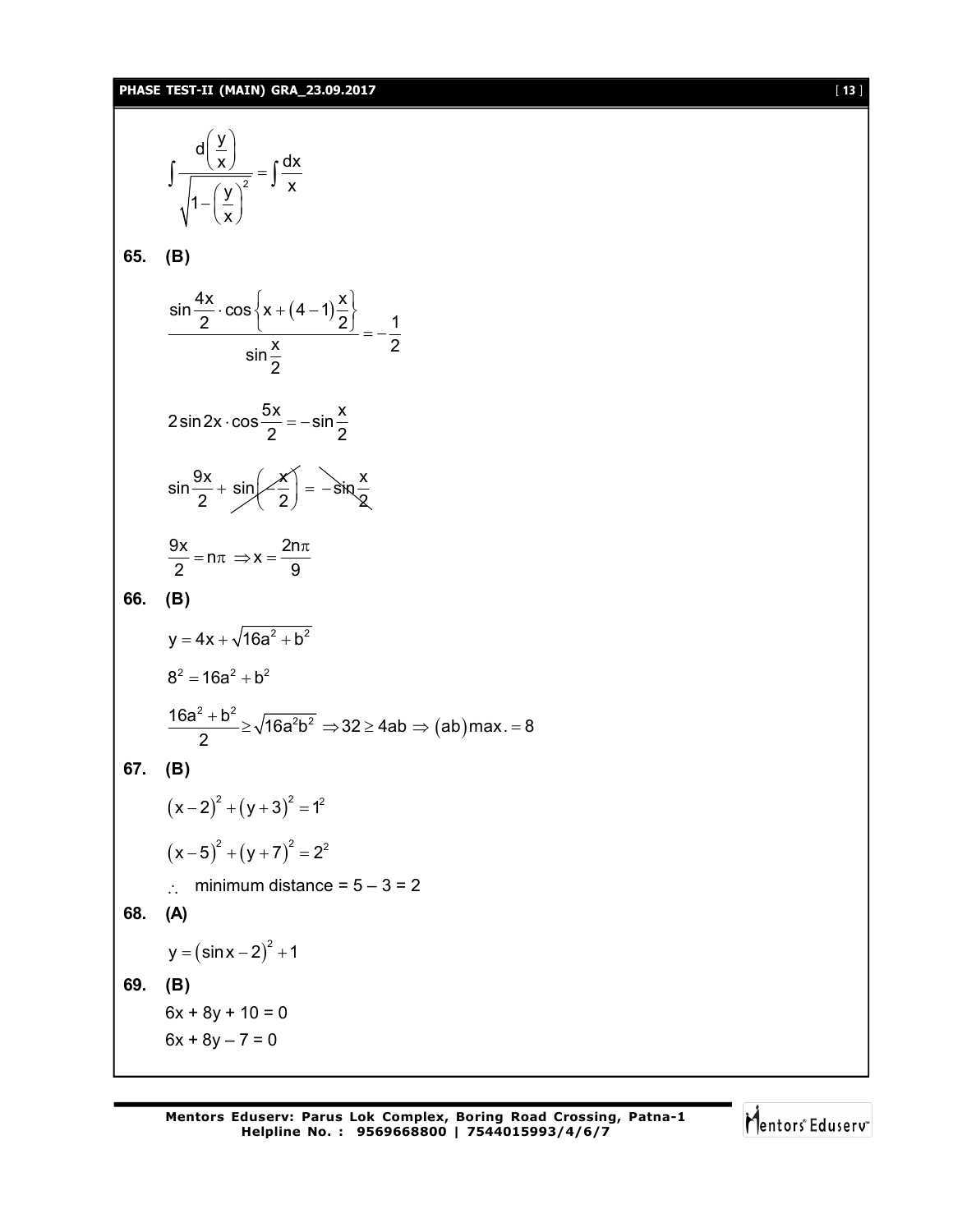| $[14]$     | PHASE TEST-II (MAIN) GRA_23.09.2017                                                                               |  |
|------------|-------------------------------------------------------------------------------------------------------------------|--|
| 70.<br>71. | $D = \frac{17}{10}$<br>(A)<br>$x = 1, 2$ , $ x-2  = 1$ or $x = 2 \pm 1 = 3, 1$<br>(A)                             |  |
|            | у<br>14<br>$\mathcal{S}$<br>$\overline{2}$<br>→ X<br>$\overline{\circ}$<br>$\overline{2}$<br>$\overline{4}$<br>10 |  |
|            | $10 \times 2 + \frac{1}{2} \times 2 \times 4 + \frac{1}{2} \times 6 \times 12 \Rightarrow 20 + 4 + 36 = 60$       |  |
| 72.        | (A)                                                                                                               |  |
|            | $\left \int_{0}^{1} x \ln x dx\right  = \frac{1}{4}$                                                              |  |
| 73.        | (B)                                                                                                               |  |
|            | $x^2y^2 - x^2 - y^2 + 1 = 0$                                                                                      |  |
|            | $x = \pm 1$ , $y = \pm 1$                                                                                         |  |
| 74.<br>75. | (B)<br>(A)                                                                                                        |  |
|            | $y = x^{\frac{1}{x}}$                                                                                             |  |
|            | $\ln y = \frac{1}{x} \ln x$                                                                                       |  |
|            | $\frac{1dy}{ydx} = \frac{x \cdot \frac{1}{x} - \ln x}{x^2} = 0 \Rightarrow x = e$                                 |  |
| 76.        | (B)                                                                                                               |  |
|            | $f'(c) = \frac{f(3) - f(1)}{2} \Rightarrow 6c + 5 = 17 \Rightarrow c = 2$                                         |  |

Mentors<sup>®</sup> Eduserv<sup>®</sup>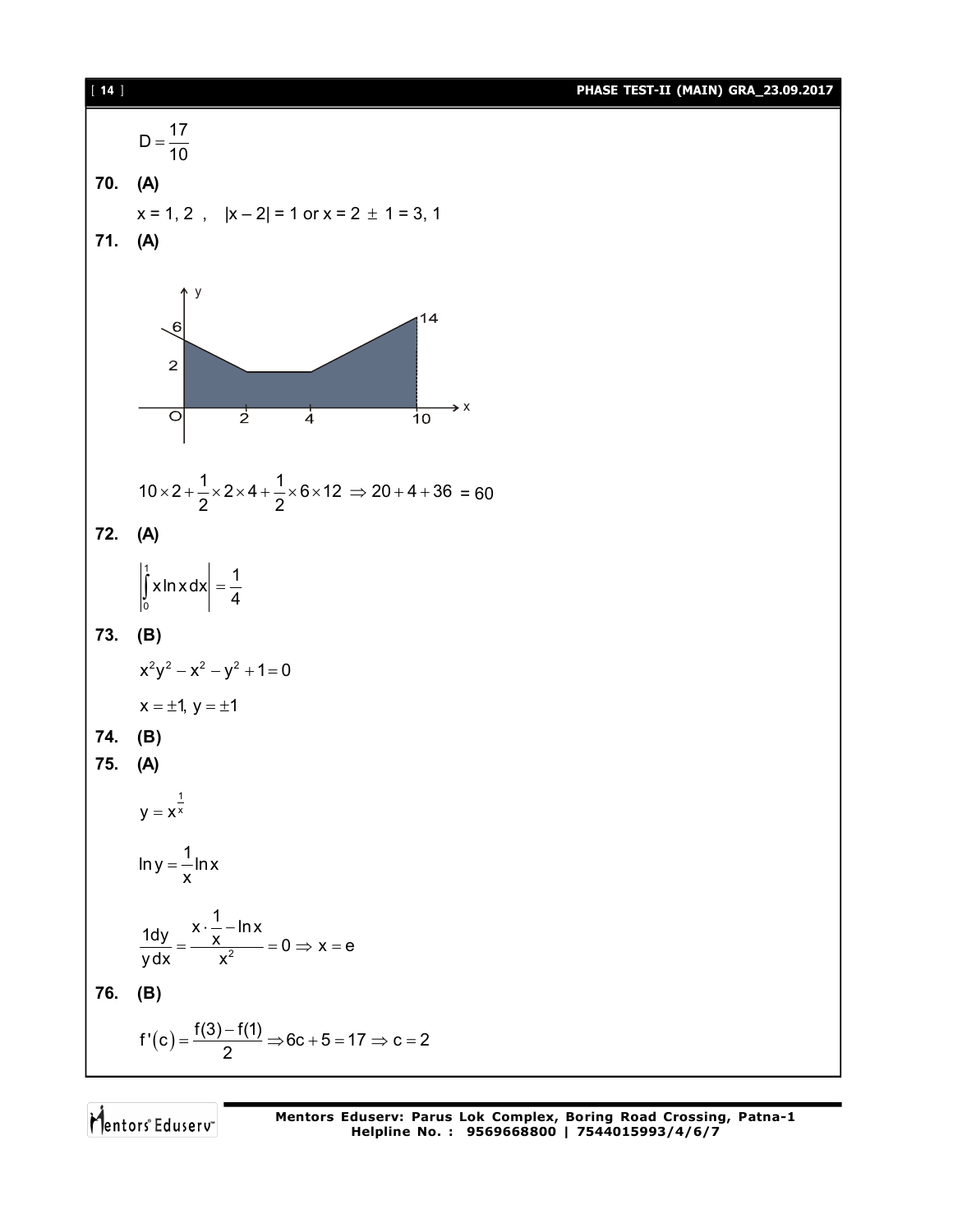#### **PHASE TEST-II (MAIN) GRA\_23.09.2017** [ **15** ]

**77. (B)**  $-1$  1 **78. (B)** y – mx =  $\pm\sqrt{39}$ m $^2$  – 14 It passes through  $(3, 4)$  so,  $30m^2 + 24m - 30 = 0$  $\Rightarrow$  m<sub>1</sub>m<sub>2</sub> = -1 **79. (A) 80. (B)**  $S = 5 + 7 + 11 + 17 + 25$  .........+ T<sub>n</sub>  $S = 5 + 7 + 11 + 17 + \dots + T_{n-1} + T_n$ ⇒ T<sub>n</sub> = n<sup>2</sup> - n + 5 ∴ S =  $\sum_{n=1}^{n}$  T<sub>n</sub> =  $\frac{n(n^2 + 14)}{3}$  $n(n^2 + 14)$  $T_n = n^2 - n + 5$  :  $S = \sum T_n$  $\frac{3}{2}$  m 3  $= n^2 - n + 5$  :  $S = \sum_{n=1}^{n} T_n = \frac{n(n^2 + n)}{3}$ **81. (B)**  $z = x + iy$ z<sup>2</sup> = x<sup>2</sup> – y<sup>2</sup> + 2xy i  $2xy = 10$  $xy = 5$ **82. (B)**  $\frac{dy}{dx} = e^{x} \cdot e^{y}$ dx  $= e^x \cdot e$  $x + y = 0$   $y = 0$   $x = 0$  $\frac{dy}{dx} = \int e^x dx \implies -e^{-y} = e^x + c$ e  $\int \frac{dy}{e^y} = \int e^x dx \implies -e^{-y} = e^x + c$ **83. (A)**  $v = e^{kx}$  $kx = ln y$  $k = \frac{\ln y}{ }$ x  $=$ 2 x.  $\frac{1}{1}$  dy – ln y  $\cdot$  1  $\frac{y \, dx}{2} = 0$ x – In y · 1  $=$  $\frac{x}{a} \left( -\frac{dx}{b} \right) = \ln y$  $\frac{x}{y} \left( -\frac{dx}{dy} \right) = 1$  $($  ay $)$ 

Mentors Eduserv